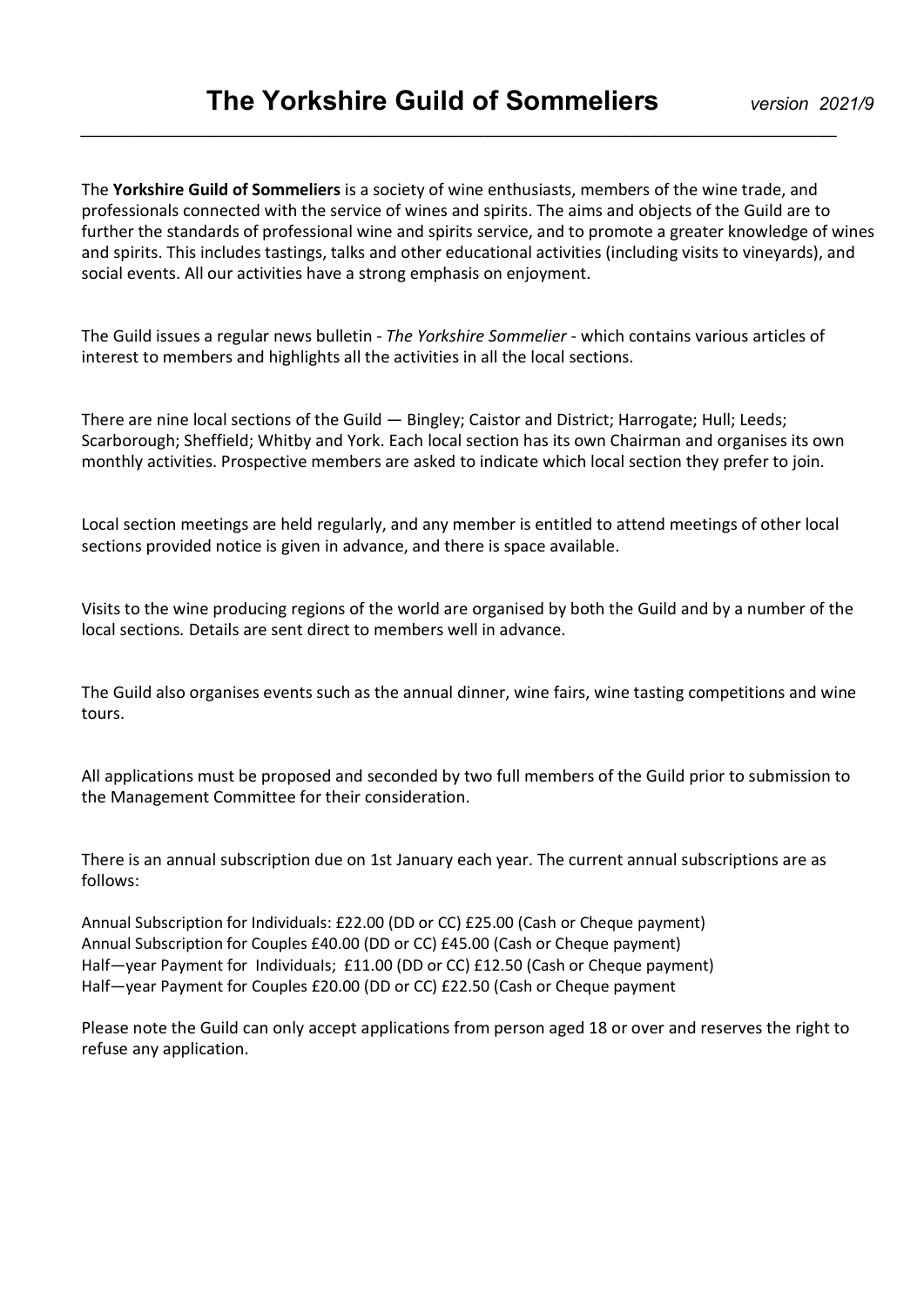THE YORKSHIRE GUILD OF SOMMELIERS version 2021/9

| <b>MEMBERSHIP APPLICATION FORM -</b> |  | Please print clearly in capitals |
|--------------------------------------|--|----------------------------------|
|--------------------------------------|--|----------------------------------|

|                                                                                                                                                                                                                                                                                                                                                                                                                                                                                                                             | <b>First Applicant</b> |           | Joint Applicant |         |
|-----------------------------------------------------------------------------------------------------------------------------------------------------------------------------------------------------------------------------------------------------------------------------------------------------------------------------------------------------------------------------------------------------------------------------------------------------------------------------------------------------------------------------|------------------------|-----------|-----------------|---------|
| <b>Title</b>                                                                                                                                                                                                                                                                                                                                                                                                                                                                                                                |                        |           |                 |         |
| <b>Full Name</b>                                                                                                                                                                                                                                                                                                                                                                                                                                                                                                            |                        |           |                 |         |
| <b>Private Address</b>                                                                                                                                                                                                                                                                                                                                                                                                                                                                                                      |                        |           |                 |         |
|                                                                                                                                                                                                                                                                                                                                                                                                                                                                                                                             |                        |           |                 |         |
| Post Code                                                                                                                                                                                                                                                                                                                                                                                                                                                                                                                   |                        | Telephone |                 |         |
| <b>EMAIL ADDRESS</b>                                                                                                                                                                                                                                                                                                                                                                                                                                                                                                        |                        |           |                 |         |
| I (we) wish to apply for membership of The Yorkshire Guild of Sommeliers (known as "The Guild")and<br>I (we) agree to be bound by the Rules of the Guild as at present in force or as amended at an Annual<br>General Meeting or at an Extraordinary General Meeting of Members. I (we) understand that the<br>Management Committee reserve the right to refuse any application and that each case will be<br>considered on its merits. I (we) agree to abide by the decision of the Management Committee on<br>the matter. |                        |           |                 |         |
|                                                                                                                                                                                                                                                                                                                                                                                                                                                                                                                             |                        |           |                 |         |
| I (we) would prefer to join the                                                                                                                                                                                                                                                                                                                                                                                                                                                                                             |                        |           |                 | Section |

 I (we) have been introduced by the undermentioned members, who have expressed their willingness to propose my (our) name to the Committee for membership.

 Name & signature of proposer Name & signature of seconder

Checked by Section Chairman/Committee

 Please give the completed form to your desired Section Chairman/Secretary who will forward it to the Guild Membership and Subscription Secretary

 Payment can be made either by Direct Debit, Credit Card or Cheque. Our preferred option would be Direct Debit which will ensure collection of your subscriptions each year – please complete the Direct Debit Mandate below or go to www.yorkshiresommeliers.co.uk and let us have your details online

 Under General Data Protection Regulation we have to inform you of our privacy policy and how we maintain your personal data. This information can we viewed on our website under the members section. By making this application for membership the information you have supplied will be held for the purposes of the Guild and the Section to which you have applied. Further, although we have a legitimate interest in holding your information (and consequently do not require your consent) you do have the option should you so wish to request its removal at any time and in any event it will be removed when you cease to be a member.